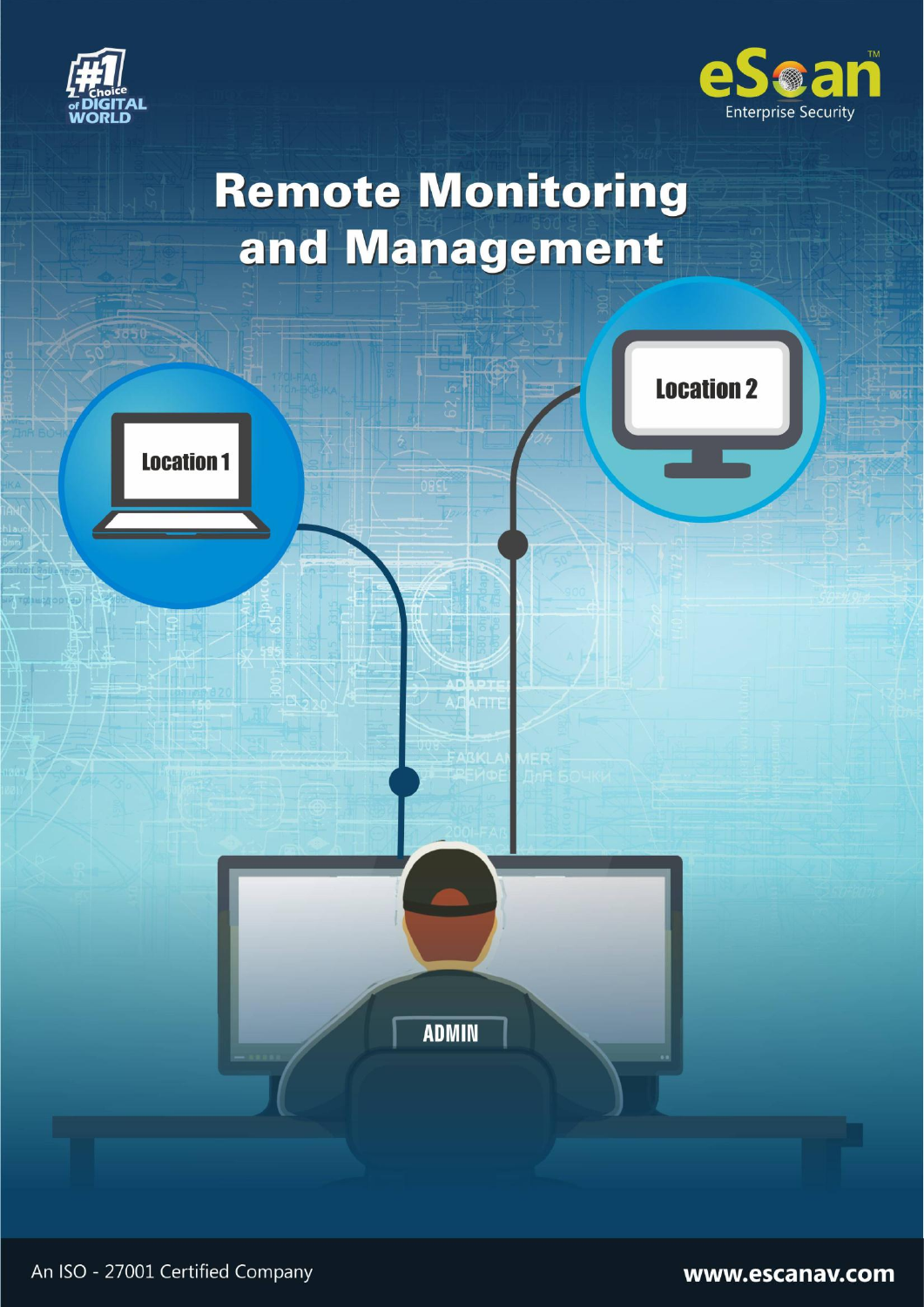



## **Remote Monitoring and Management Tool**

Few years ago, accessing a computer remotely required all sorts of costly, complicated softwares and technical know-hows. Today, the scenario is quite different. With a lot of remote monitoring softwares available in the market, it is difficult to choose a solution that fits your needs.

Remote Monitoring and Management (RMM), is a Remote Desktop and Screen Sharing feature that helps Managed IT Service Providers (MSPs) remotely monitor and control all client endpoints from a centralized console. The RMM feature can be used to carry out tasks such as installing updates, patching and service configurations on the client's systems. All of the above mentioned tasks and many more can be performed remotely (rather than on-site) and save valuable time of Enterprises and Small and Medium Businesses (SMBs).

## **eScan Remote Monitoring and Management Attributes**

We understand how difficult it is to run enterprise business with employees scattered around different locations and time zones. And in this fast paced world, nobody wants to face loss in business by compromised endpoints. But, in case you face one, make sure you are prepared to tackle it well.

Understanding the crucial benefits of RMM feature, MicroWorld has integrated the RMM feature into its eScan product range and helped a lot of major businesses and enterprises across the world achieve stable remote connection, monitor and control client endpoints via a single administrative console successfully. With the RMM feature at hand, not only an administrator can monitor and control employee endpoints, but also perform various tasks with utmost ease. We have mentioned few major tasks below:

- Remotely install new software or update an existing software (software may include updates, patches and configuration changes).
- Watch the behavior of the managed endpoints and software for performance and diagnostic tasks.
- Gather information about client software and hardware.
- Track network and device health.

## **How eScan RMM is superior over other RMM services**

A normal RMM tool or software needs you to deploy an "agent" (a software footprint) on the client endpoints. This can be a tedious process and may consume a lot of time and resources. Furthermore, for the administrator to access client endpoints, it is necessary that the RMM software should also be installed on all client endpoints. The eScan RMM feature stands out here as it can connect an administrator (via a browser) to client endpoint with just one-click without installing any separate software on client endpoints.

Also, if the internet connection is slow, the RMM tools available in the market fail to connect to client machines due to low bandwidth. But, eScan RMM feature has options to adjust the resolution of the client machines, so, in case of low bandwidth or slow internet connection, the administrator can still connect to the client machine remotely and get their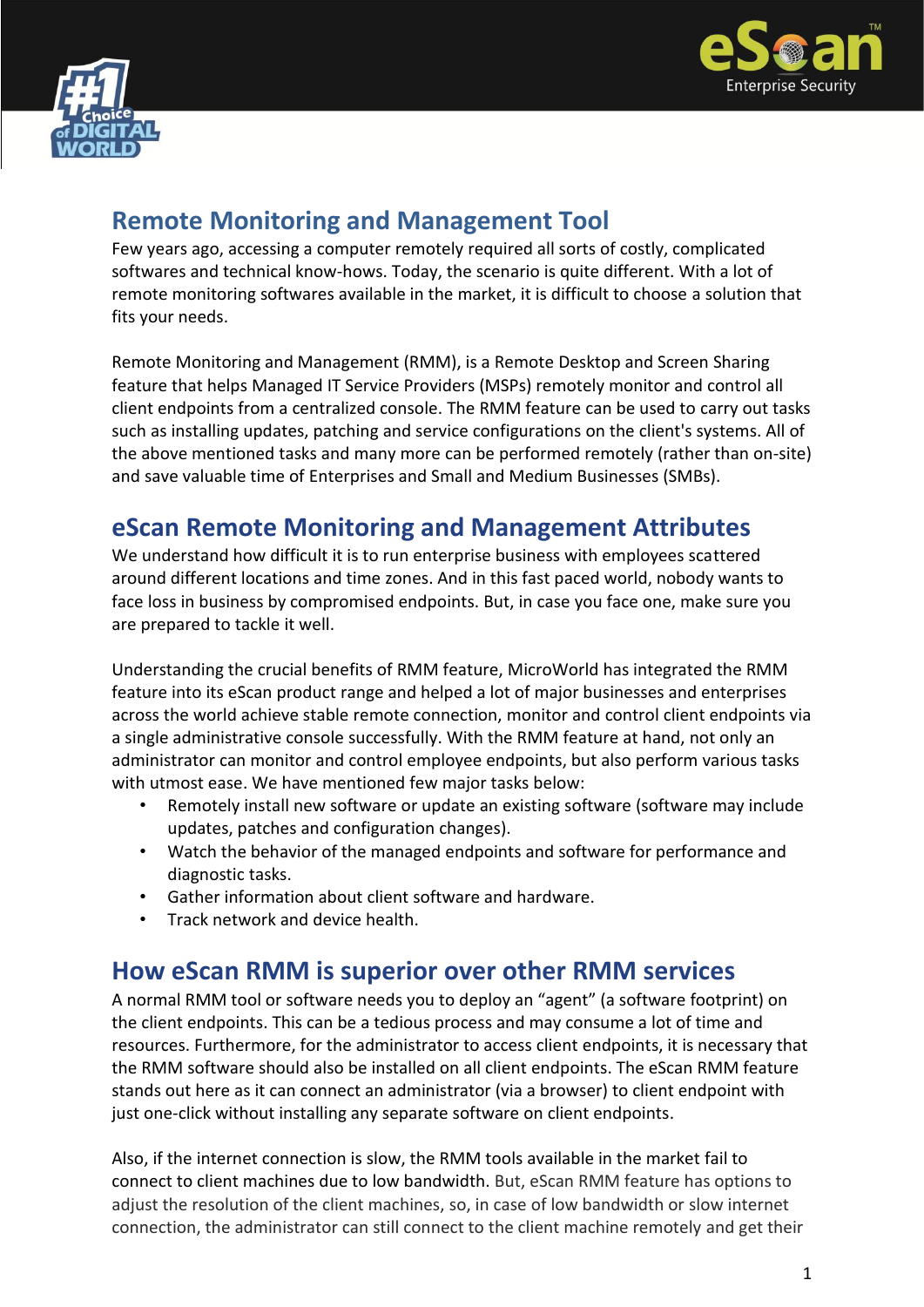



job done. The **Screen Quality Settings** and has options called **Screen Quality** and **Screen Ratio** which helps set the screen quality and resolution of the client endpoint.

If an administrator is connected to a client endpoint via RMM feature, other administrator won't be able to connect to the same client endpoint.

At Microworld, we always value the privacy of our users and to show that we are committed to it, we made the RMM connection service user authentication based. In order to protect both the server and client endpoints from unknown risks, the users will have to manually start the RMM connection from eScan Protection Center. The On-Demand connection will be the default connection method. However, if you use high bandwidth connection, by deploying a policy, a continuous and persistent RMM connection can also be made to RMM licensed endpoints.

## **eScan RMM features**

#### **Reconnect**

This option lets you reconnect to the client endpoint in case the remote connection gets interrupted.

#### **De-Activate View Only**

By default, after taking a remote connection, you can only view the endpoint screen and are unable to perform any activity. To perform activity on an endpoint, click **De-Activate View Only**.

#### **Screen Quality Settings**

With this option, you can configure the screen according to your requirements. It consists following suboptions:

• Screen Quality can be set to Medium or High.



• Screen Ratio can be set to anywhere from 20% to 100%.

| <b>Screen Quailty</b> | Screen Ratio                                                             |
|-----------------------|--------------------------------------------------------------------------|
| Medium<br>v           | 80%<br>v<br>100%<br>90%<br>80%<br>70%<br>60%<br>50%<br>40%<br>30%<br>20% |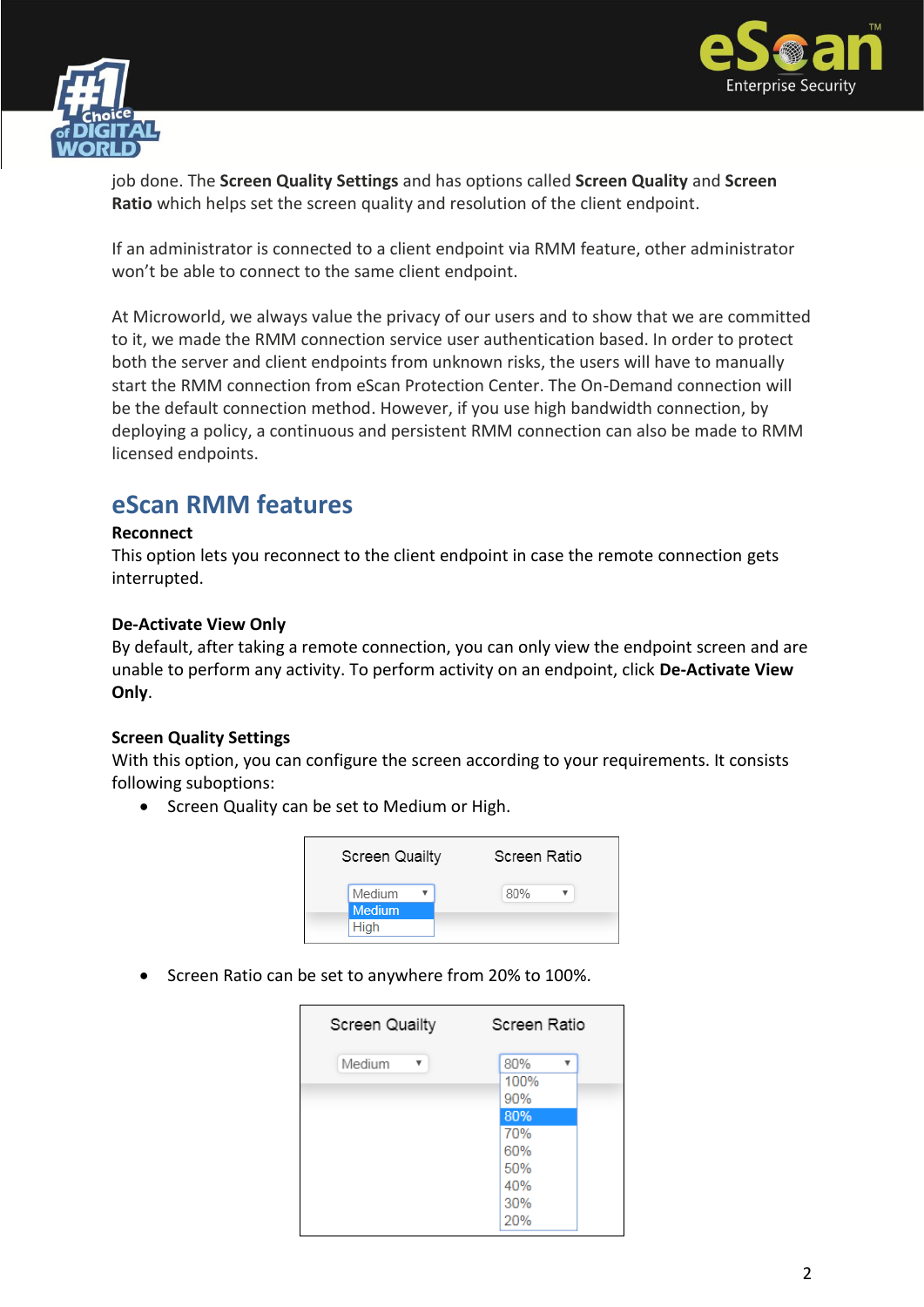



#### **Send Key Combo**

This option lets you send a key combo to the target endpoint.

| CTRL                 | Enable Single Click Send |
|----------------------|--------------------------|
| <b>ALT</b>           |                          |
| WINKEY               |                          |
| <b>SHIFT</b>         |                          |
| <b>SPECIAL KEYS</b>  | Send Key                 |
| <b>FUNCTION KEYS</b> |                          |
|                      |                          |

Clicking a key displays a list of available key combinations.



To send a key combo, select a key combo and then click **Send Key**.

| CTRL           | 业 | Enable Single Click Send |  |
|----------------|---|--------------------------|--|
| Ctrl+Alt+Del   |   |                          |  |
| Ctrl+Shift+Esc |   |                          |  |
| Ctrl+Alt+Bksp  |   | Ctrl+Alt+Del             |  |
| Ctrl+Esc       |   |                          |  |
| $Ctrl + F1$    |   |                          |  |
| $Ctrl + F2$    |   | <b>Send Key</b>          |  |
| $Ctrl + F3$    |   |                          |  |
|                |   |                          |  |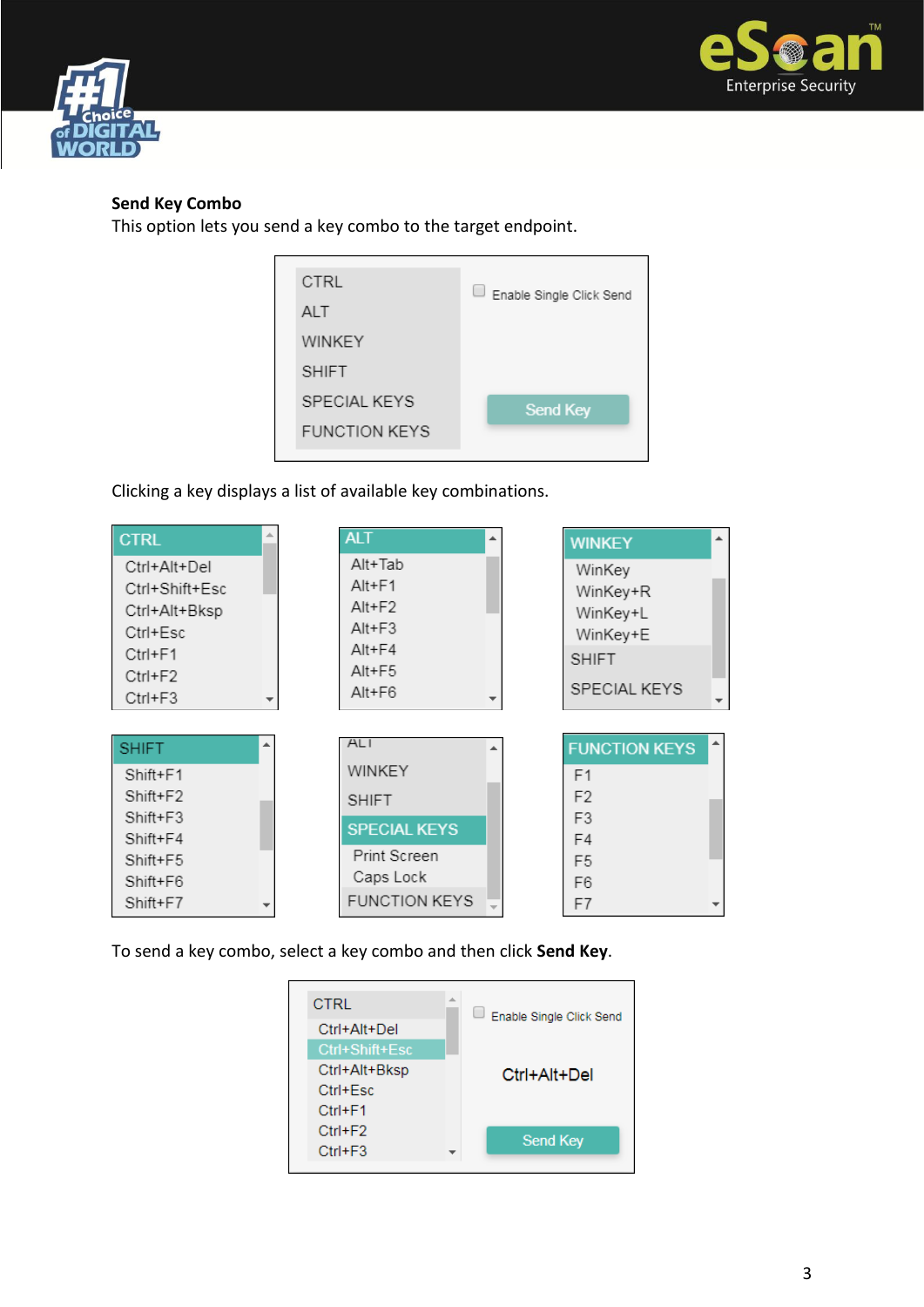



To send a key combo with a single-click, select the checkbox **Enable Single Click Send**. After this checkbox is selected, clicking a key combo will directly send a key combo to the target endpoint.

## **RMM Port List**

To build a safe RMM connection between Client to Server, Client to Update Agent, and Update Agent to Server, ensure that following ports are open:

- $2219$
- $2220$
- 8098

## **eScan RMM feature use with illustration**

To take a remote connection by using eScan RMM feature, follow the steps given below:

1. In the taskbar, right-click the eScan Protection Center icon  $\dot{\mathbf{v}}$ . An option list appears.



- 2. Click **Start eScanRMM**.
- 3. Log in to the eScan Management Console and then click **Managed Computers**.

| <b>DashBoard</b>                       | <b>Managed Computers</b>                   |                                                                                         |                | $\bullet$ Refresh | $\sqrt{2}$ Help          |  |
|----------------------------------------|--------------------------------------------|-----------------------------------------------------------------------------------------|----------------|-------------------|--------------------------|--|
| <b>Setup Wizard</b>                    |                                            |                                                                                         |                |                   |                          |  |
| o<br><b>Managed Computers</b>          | O Search & Update Agent                    |                                                                                         |                |                   |                          |  |
| $\overline{+}$ Unmanaged Computers     |                                            | Action List v   n Client Action List v   N Policy Templates   Policy Criteria Templates |                |                   |                          |  |
| <b>Report Templates</b>                |                                            |                                                                                         |                |                   |                          |  |
| <b>Report Scheduler</b>                | Managed Computers<br>Ėŀ                    | Name                                                                                    |                |                   |                          |  |
| <b>Events &amp; Computers</b>          | <b>Policy</b>                              | Policy                                                                                  |                |                   |                          |  |
| <b>Tasks For Specific Computers</b>    | <b>Group Tasks</b><br>Client Computers (3) | <b>Group Tasks</b>                                                                      |                |                   |                          |  |
| <b>Asset Management</b>                | Roaming Users<br>田                         | Client Computers                                                                        |                |                   |                          |  |
| <b>E</b> User Activity                 | Linux / Mac<br>田                           | Group Information                                                                       |                |                   |                          |  |
| $\mathbb {H}$ Notifications            | $\mathbf{H}$ Test                          | AD Sync                                                                                 | Not Configured |                   |                          |  |
| $\pm$ Settings                         |                                            | <b>Total Subgroups</b>                                                                  | 18             |                   |                          |  |
| $\mathbf{\mathbf{\pm}}$ Administration |                                            | <b>Total Computers</b>                                                                  | 3              |                   |                          |  |
| License                                |                                            |                                                                                         |                |                   |                          |  |
| eScan Mobility Management              |                                            |                                                                                         |                |                   |                          |  |
|                                        |                                            |                                                                                         |                |                   |                          |  |
|                                        |                                            |                                                                                         |                |                   |                          |  |
|                                        |                                            |                                                                                         |                |                   | $\overline{\phantom{a}}$ |  |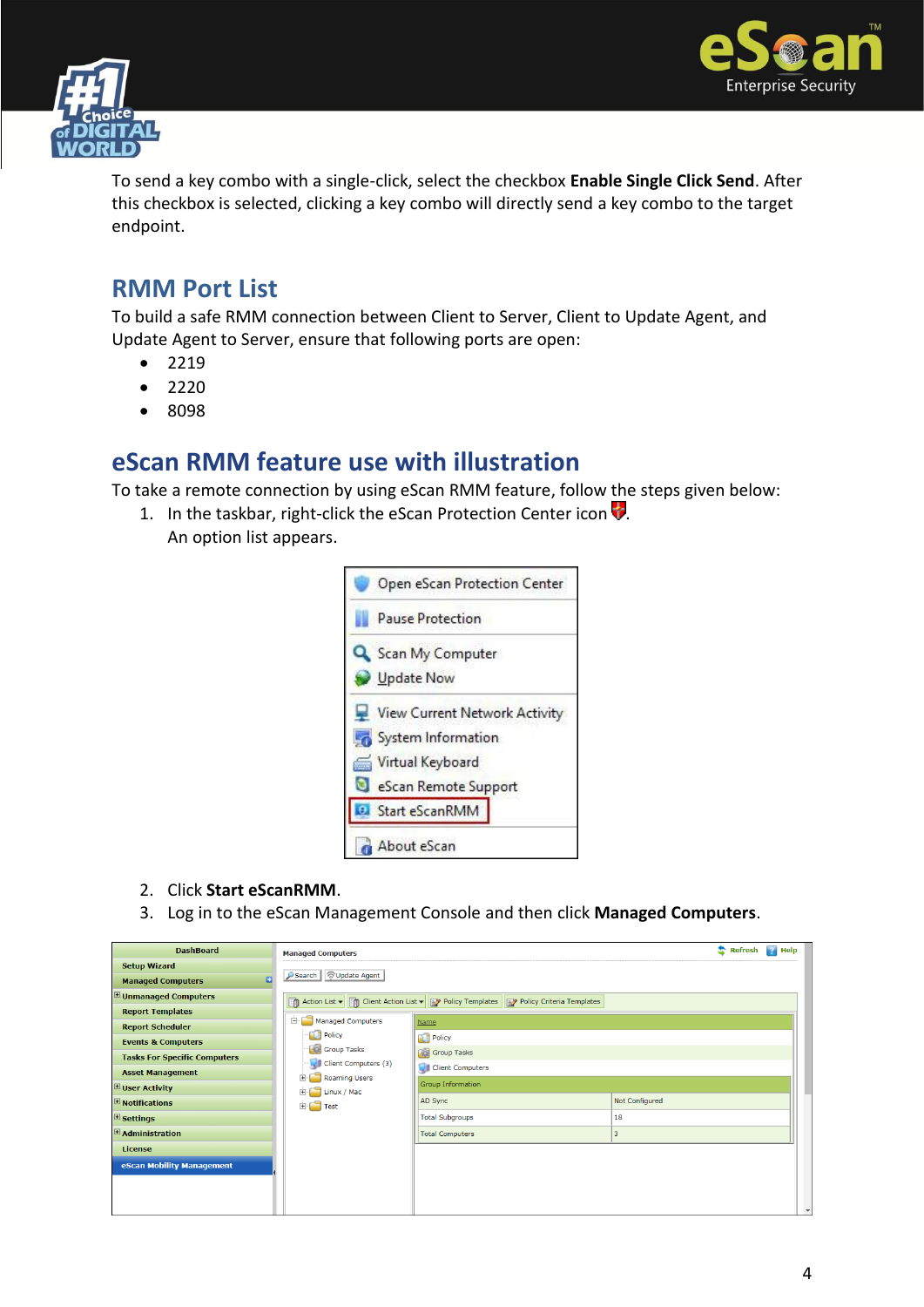



4. Under Managed Computers folder tree, select the group containing target endpoint.

From now, the procedure will differ depending upon whether you are using eScan product in [Trial version](#page-5-0) or [Full version](#page-6-0)

#### **For eScan product in Trial version**

1. Instruct the Client endpoint user to right-click the eScan Protection Center icon and click **Start eScanRMM**.

<span id="page-5-0"></span>

2. After the Client endpoint user has clicked **Start eScanRMM**, select the target endpoint and then click **Client Action List** > **Connect to Client RMM**. A disclaimer appears.

| <b>Disclaimer</b>                                                                                                                                                                                                                                                                                                                                                                                                                                                                                                                                                     |  |
|-----------------------------------------------------------------------------------------------------------------------------------------------------------------------------------------------------------------------------------------------------------------------------------------------------------------------------------------------------------------------------------------------------------------------------------------------------------------------------------------------------------------------------------------------------------------------|--|
| ** The eScan RMM option is available for any number of devices<br>during trial period. However, this option is not part of default eScan<br>Corporate License, To use eScan RMM during contract period<br>customer needs to purchase an Add-on License.                                                                                                                                                                                                                                                                                                               |  |
| eScan RMM allows administrator to connect to the client system<br>using web browser. It help administrator to see user(s) screen<br>and/or control user(s) computer remotely to offer precise assistance.<br>During trial period Administrator get direct option connect to client<br>by selecting Connect to Client(RMM) option available under "Client<br>Action List", Once Administrator add the eScan RMM Add-on License<br>to console, Administrator get option to add Client(s) to RMM license<br>and get option to connect client under "Client Action List". |  |

| <b>Note</b> | If you are using eScan product in Trial version, this disclaimer will appear<br>each time you are connecting to an endpoint via RMM feature. |
|-------------|----------------------------------------------------------------------------------------------------------------------------------------------|
|             | A local server won't be part of RMM and can't be connected via RMM.                                                                          |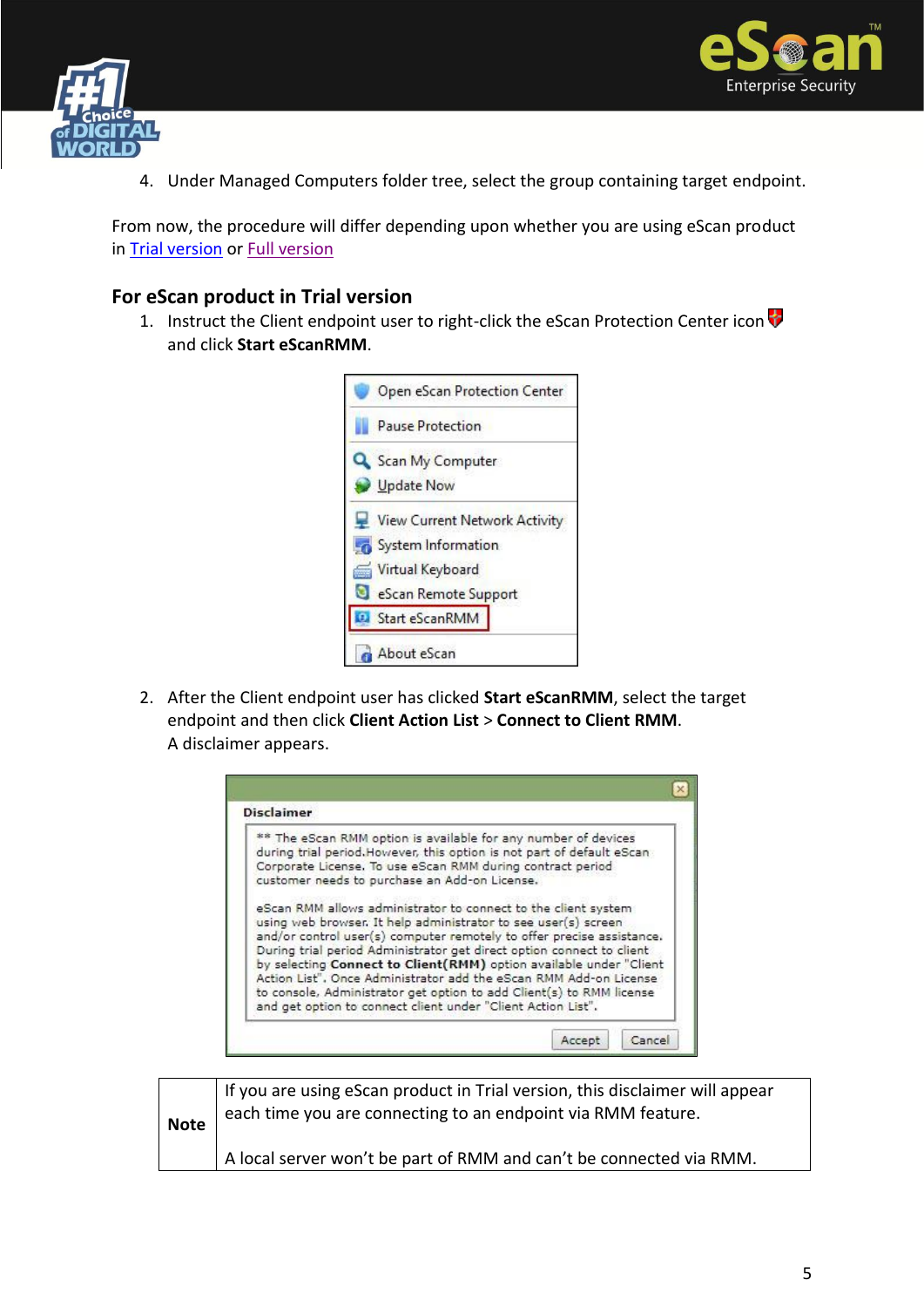



3. Please read the disclaimer thoroughly and then click **Accept**. Your default browser opens eScan Remote Access window (Google Chrome, Mozilla Firefox, MS Edge, etc.)

| eScan Remote Access<br>- Google Chrome |           |                   |                                 |                                   |                                 | $ -0 $<br>$\mathbf{x}$ |
|----------------------------------------|-----------|-------------------|---------------------------------|-----------------------------------|---------------------------------|------------------------|
| 1 Not secure                           |           |                   |                                 |                                   |                                 | $\Theta$               |
|                                        |           | Ш<br>剾            | - -                             | $\sim$                            | <b>Bearing</b><br>__<br>М<br>ď۳ |                        |
|                                        | Reconnect | <b>Disconnect</b> | De-Activate<br><b>View Only</b> | <b>Screen Quality</b><br>Settings | Send Key Combo                  | Hide                   |

Following notification appears on Client's endpoint displaying IP address of RMM connecting endpoint and connection ID.



4. After you are done performing an activity, click the **Disconnect** icon to end remote connection.

### **For eScan product in Full version**

1. Select the target endpoint and then click **Client Action List** > **Add to RMM License**. A disclaimer appears.

<span id="page-6-0"></span>

| <b>Enable Remote Access</b>                                                                                                                                                                                                                                                                                                                                                                                                                           |  |
|-------------------------------------------------------------------------------------------------------------------------------------------------------------------------------------------------------------------------------------------------------------------------------------------------------------------------------------------------------------------------------------------------------------------------------------------------------|--|
| Selecting the Computer(s) and adding to RMM License will add<br>Computer(s) to "eScan RMM licensed database".<br>This action is irreversible and to remove any Computer(s) from RMM<br>License database, you need to contact eScan Support Center during<br>office hours (Monday-Friday, 10 AM to 6 PM). Write to<br>support@escanav.com for more assistance.<br>Use Connect to Client (RMM) after successfully adding computer(s)<br>to RMM license. |  |
| Note: The option "Connect Client using RMM" will get disable on expiry<br>of eScan RMM License.                                                                                                                                                                                                                                                                                                                                                       |  |
| RMM License Size: 5<br>RMM License Remaining: 4                                                                                                                                                                                                                                                                                                                                                                                                       |  |
| Cancel<br>Ok                                                                                                                                                                                                                                                                                                                                                                                                                                          |  |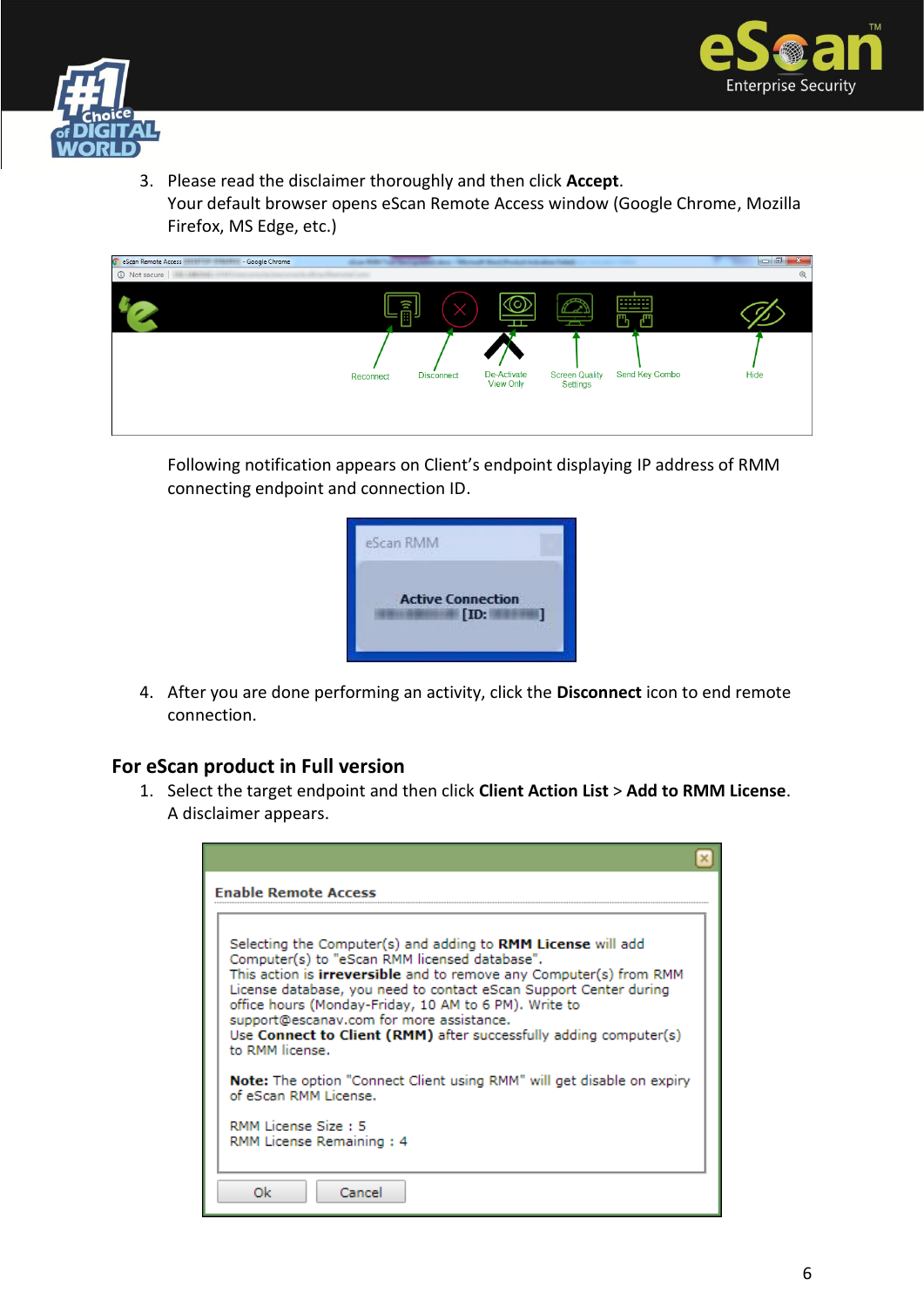



- 2. Please read the disclaimer thoroughly as this action is irreversible.
- 3. Click **OK**.

The endpoint will be added to RMM license.  $\blacksquare$  icon appears next to the RMM enabled endpoints.

| <b>Note</b> | After adding a Client to RMM license, it is mandatory that the Client should<br>be updated with latest eScan updates. |
|-------------|-----------------------------------------------------------------------------------------------------------------------|
|             | A local server won't be part of RMM and can't be connected via RMM.                                                   |

4. Instruct the Client endpoint user to right-click the eScan Protection Center icon and click **Start eScanRMM**.



5. After the Client endpoint user has clicked **Start eScanRMM**, select the Client endpoint and then click **Client Action List** > **Connect to Client RMM**.

Your default browser opens eScan Remote Access window (Google Chrome, Mozilla Firefox, MS Edge, etc.)